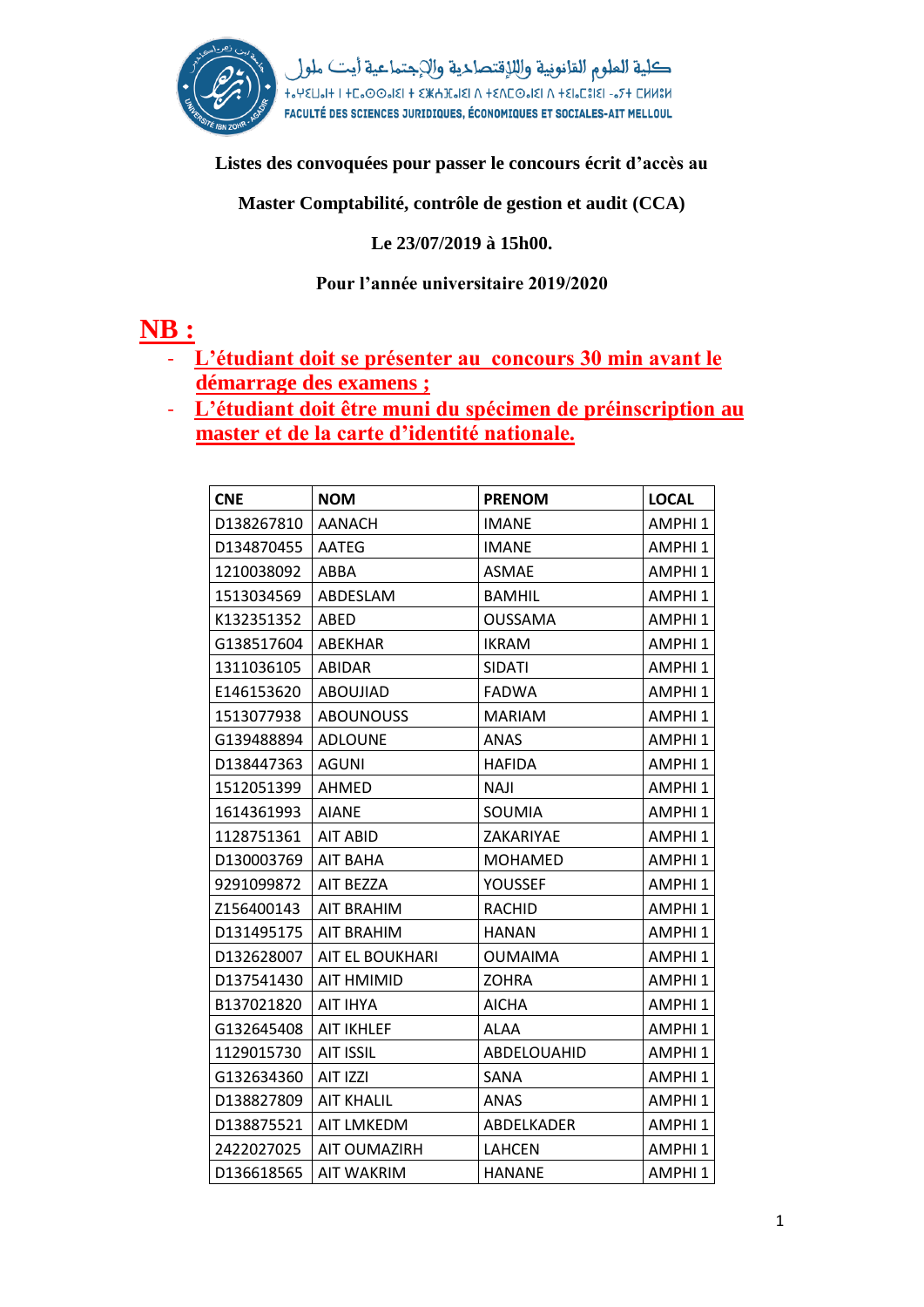| 1513023964 | <b>AIT YAAKOUB</b> | <b>IHSANE</b>         | AMPHI 1            |
|------------|--------------------|-----------------------|--------------------|
| 1412023546 | AKASSAM            | SANA                  | AMPHI 1            |
| G136517588 | AKHARRAZ           | MOAD                  | AMPHI 1            |
| M130268719 | ALAOUI             | <b>SOUFYANE</b>       | AMPHI 1            |
| G130390863 | <b>ALCHAIFA</b>    | <b>YASSINE</b>        | AMPHI <sub>1</sub> |
| B135041017 | <b>ALIOUA</b>      | YOUSRA                | AMPHI 1            |
| D144034439 | AMAL               | LAARAG                | AMPHI <sub>1</sub> |
| 1129029620 | AMASKOUR           | LAHCEN                | AMPHI 1            |
| D130282322 | AMEDDAH            | <b>NASSIMA</b>        | AMPHI 1            |
| 1210015577 | AMEHAL             | <b>LOUBNA</b>         | AMPHI <sub>1</sub> |
| 9896045992 | AMGAROU            | ABDALLAH              | AMPHI 1            |
| 1210034457 | AMGHAR             | <b>NEZHA</b>          | AMPHI <sub>1</sub> |
| Z150901968 | AMMOR              | <b>MAROUANE</b>       | AMPHI <sub>1</sub> |
| D130099894 | AMMOUR             | <b>MERYEM</b>         | AMPHI 1            |
| 2724026695 | AMZIL              | <b>MUSTAPHA</b>       | AMPHI <sub>1</sub> |
| C134078014 | <b>AMZOUG</b>      | ABDELLATIF            | AMPHI 1            |
| C132166727 | <b>ANIR</b>        | <b>GHIZLANE</b>       | AMPHI <sub>1</sub> |
| C131160076 | ARAGRAG            | <b>OMAIMA</b>         | AMPHI 1            |
| 9795012765 | ARRAHAL            | <b>MOHAMED CHAKER</b> | AMPHI 1            |
| H135356639 | <b>ARRAS</b>       | ILHAM                 | AMPHI 1            |
| 1411033387 | <b>ASSEHNOUNE</b>  | <b>MOUAD</b>          | AMPHI 1            |
| 1412022865 | ASSELGUI           | <b>AMINA</b>          | AMPHI <sub>1</sub> |
| G131322396 | <b>ASSIAD</b>      | ILHAM                 | AMPHI 1            |
| G136476803 | <b>AUHMANI</b>     | YOUSSEF               | AMPHI <sub>1</sub> |
| J139216676 | AYACH              | ZINEB                 | AMPHI 1            |
| D149022542 | <b>AZEDOU</b>      | <b>IMANE</b>          | AMPHI 1            |
| D132869708 | <b>AZIL</b>        | <b>HAJAR</b>          | AMPHI <sub>1</sub> |
| D139628164 | <b>AZNAG</b>       | FATIMA EZZAHRA        | AMPHI 1            |
| D134783222 | <b>AZZOU</b>       | OMAR                  | AMPHI 1            |
| M149012633 | <b>BA AQQA</b>     | HAMZA                 | AMPHI 1            |
| D139820146 | <b>BACHAR</b>      | RAHIMA                | AMPHI <sub>1</sub> |
| 1412013575 | <b>BADDA</b>       | <b>OMAR</b>           | AMPHI <sub>1</sub> |
| 1210618711 | <b>BADRI</b>       | <b>HANAE</b>          | AMPHI 1            |
| G137639615 | <b>BAIM</b>        | <b>LOUBNA</b>         | AMPHI <sub>1</sub> |
| 1412866070 | <b>BARHILI</b>     | <b>MOHAMMED</b>       | AMPHI 1            |
| L135351561 | <b>BARRAQ</b>      | <b>HASNA</b>          | AMPHI 1            |
| 1511229898 | BELGARA            | <b>MEHDI</b>          | AMPHI 1            |
| H132409796 | <b>BELGHITI</b>    | <b>MOHAMMED</b>       | AMPHI 1            |
| D134583938 | <b>BELGUELSSA</b>  | <b>IMANE</b>          | AMPHI 1            |
| R142059682 | <b>BELHADJ</b>     | KHALID                | AMPHI 1            |
| G134681839 | <b>BELHAJ</b>      | YASSINE               | AMPHI <sub>1</sub> |
| 1513017092 | <b>BEN AADI</b>    | HASNA                 | AMPHI 1            |
| R131549331 | <b>BEN ALI</b>     | WISSAL                | AMPHI 1            |
| G131389042 | <b>BEN ELFKIH</b>  | ABDERRAHMANE          | AMPHI 1            |
| 1129037524 | <b>BEN YAHIA</b>   | EL HAFED              | AMPHI 1            |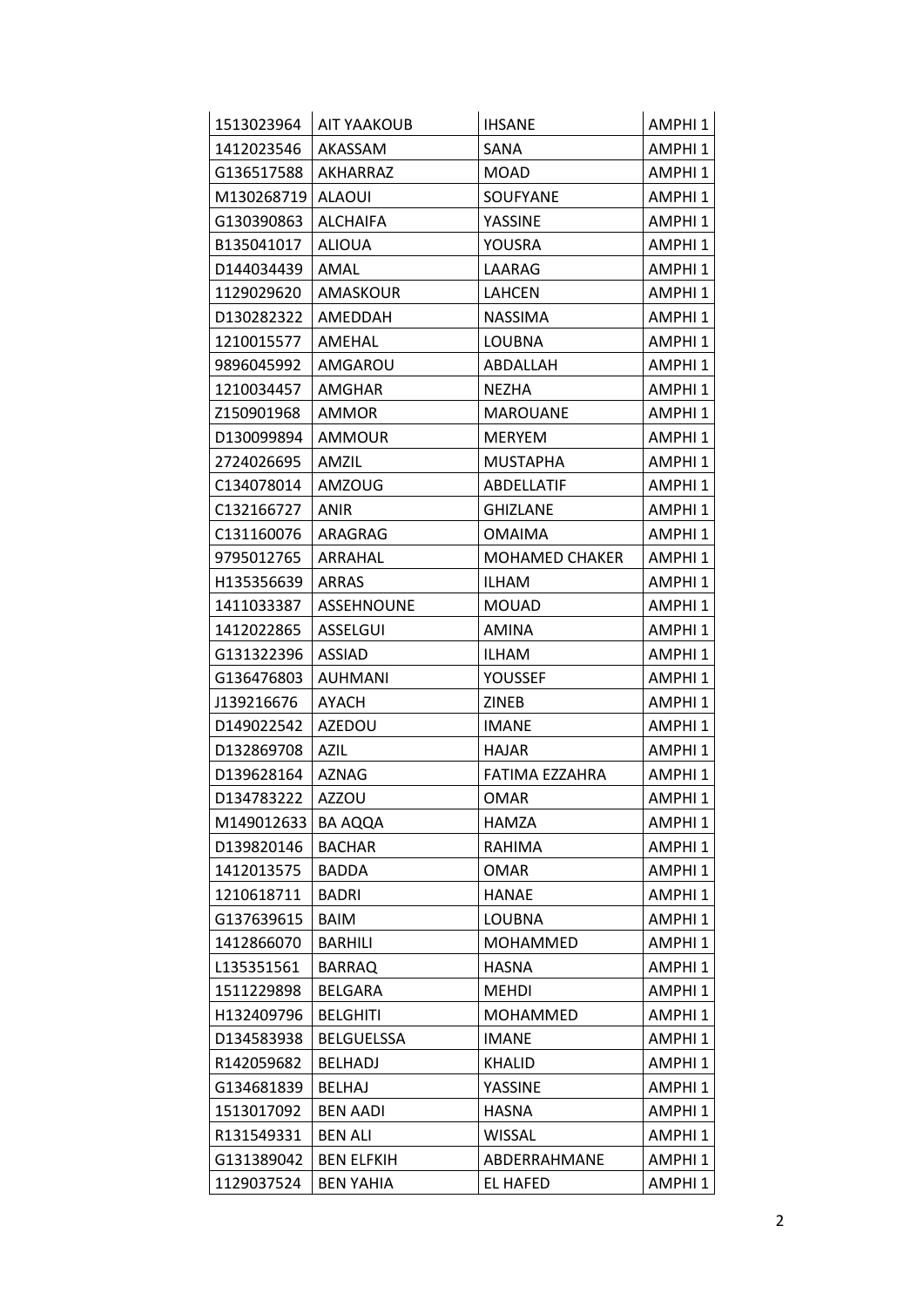| G134651046 | <b>BENABBAS</b>      | <b>AOUATIF</b>    | AMPHI 1            |
|------------|----------------------|-------------------|--------------------|
| D138383286 | BEN-ABBOU            | <b>NOHAYLA</b>    | AMPHI <sub>1</sub> |
| G132563975 | <b>BENABDERRAZEQ</b> | <b>MERIEM</b>     | AMPHI <sub>1</sub> |
| 1513033789 | <b>BENALI</b>        | <b>MOHAMED</b>    | AMPHI <sub>1</sub> |
| G139678919 | <b>BENALIA</b>       | <b>HIND</b>       | AMPHI <sub>1</sub> |
| K135529630 | <b>BENAMEUR</b>      | YOUSSEF           | AMPHI <sub>1</sub> |
| G138676765 | <b>BENBADRYEF</b>    | <b>NORA</b>       | AMPHI <sub>1</sub> |
| G131650988 | BENHADYA             | ASMA              | AMPHI <sub>1</sub> |
| K131478410 | <b>BENHAMID</b>      | <b>ZINEB</b>      | AMPHI <sub>1</sub> |
| 1429187717 | <b>BENHASSOU</b>     | HAMID             | AMPHI <sub>1</sub> |
| 1411072967 | <b>BENOHOUD</b>      | <b>JAAFAR</b>     | AMPHI <sub>1</sub> |
| K133093461 | <b>BENZOUAK</b>      | MOHAMED AMINE     | AMPHI <sub>1</sub> |
| K142032202 | <b>BETTTACHE</b>     | SALMA             | AMPHI <sub>1</sub> |
| D132871201 | <b>BIGEDDI</b>       | YASMINE           | AMPHI <sub>1</sub> |
| 1129039257 | <b>BIZLAFEN</b>      | HABIB             | AMPHI <sub>1</sub> |
| D131677577 | <b>BOUAACHRA</b>     | ABDELHAKIM        | AMPHI <sub>1</sub> |
| 1513003891 | <b>BOUABD</b>        | <b>REDA</b>       | AMPHI <sub>1</sub> |
| G133684242 | <b>BOUALLALA</b>     | <b>DOUNIA</b>     | AMPHI <sub>1</sub> |
| S132414236 | <b>BOUALOUS</b>      | SOUMIA            | AMPHI <sub>1</sub> |
| M134444455 | <b>BOUBEKRI</b>      | <b>AYOUB</b>      | AMPHI <sub>1</sub> |
| 1513006515 | <b>BOUCHENNI</b>     | <b>MEHDI</b>      | AMPHI <sub>1</sub> |
| D136824960 | <b>BOUHIA</b>        | <b>NAIMA</b>      | AMPHI <sub>1</sub> |
| M144056311 | <b>BOUHMID</b>       | MOHAMED           | AMPHI <sub>1</sub> |
| 1210038893 | <b>BOUHOUCH</b>      | FATIMA EZZAHRA    | AMPHI <sub>1</sub> |
| 1412147846 | <b>BOUJEDDAINE</b>   | ABDELILAH         | AMPHI <sub>1</sub> |
| G132352314 | <b>BOUJLIL</b>       | ABDELILLAH        | AMPHI <sub>1</sub> |
| D140001101 | <b>BOUJRAF</b>       | SAMIRA            | AMPHI <sub>1</sub> |
| G131582933 | <b>BOUKHRAIS</b>     | OUSSAMA           | AMPHI <sub>1</sub> |
| G130652456 | <b>BOUKHRISS</b>     | MOHAMED ELHABIB   | AMPHI <sub>1</sub> |
| 1210040681 | <b>BOUKRAA</b>       | EZZAHRA           | AMPHI <sub>1</sub> |
| 2826034275 | <b>BOUKSIM</b>       | <b>ELHOUSSEIN</b> | AMPHI <sub>1</sub> |
| D136320514 | <b>BOULKRIM</b>      | <b>LAHOUCINE</b>  | AMPHI <sub>1</sub> |
| 1129004792 | <b>BOUMAAZ</b>       | KHAOULA           | AMPHI <sub>1</sub> |
| D131477680 | <b>BOUMALEK</b>      | <b>ILHAM</b>      | AMPHI <sub>1</sub> |
| 1513078475 | <b>BOUMAQRANE</b>    | OMAYMA            | AMPHI <sub>1</sub> |
| B134058700 | <b>BOUNHAR</b>       | SANAE             | AMPHI <sub>1</sub> |
| D132751769 | <b>BOUSBIBIT</b>     | AICHA             | AMPHI <sub>1</sub> |
| D137647559 | <b>BOUSSAQ</b>       | <b>NOUHAILA</b>   | AMPHI <sub>1</sub> |
| D135477667 | <b>BOUTAGRA</b>      | ANAS              | AMPHI <sub>1</sub> |
| G131533990 | <b>BOUTAKBOUT</b>    | SOUKAINA          | AMPHI <sub>1</sub> |
| R138866954 | <b>BOUTAKY</b>       | <b>GHIZLANE</b>   | AMPHI <sub>1</sub> |
| 1010003584 | <b>BOUZARTE</b>      | <b>KHALID</b>     | AMPHI <sub>1</sub> |
| K138291773 | <b>BOUZIANE</b>      | ZAKARIA           | AMPHI <sub>1</sub> |
| C131157547 | <b>CHAHBOUN</b>      | MOHAMMED          | AMPHI <sub>1</sub> |
| K130508184 | <b>CHAIBI</b>        | <b>MOURAD</b>     | AMPHI <sub>1</sub> |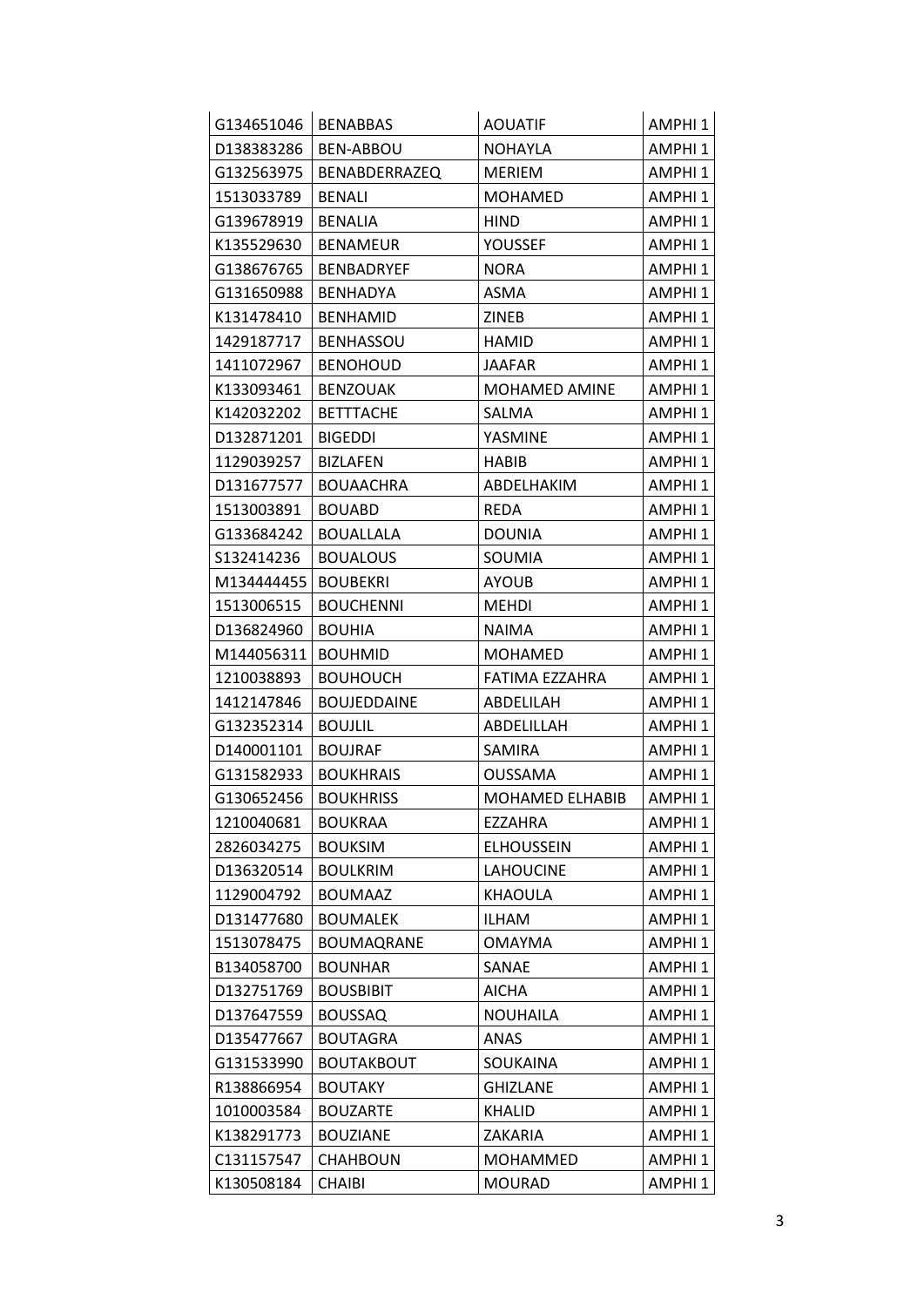| 1512018709 | <b>CHAIYBI</b>      | <b>MOUAD</b>    | AMPHI <sub>1</sub> |
|------------|---------------------|-----------------|--------------------|
| 1310040052 | <b>CHAKOUR</b>      | ABDELBAST       | AMPHI <sub>1</sub> |
| D131363227 | <b>CHAOUI</b>       | <b>KARIMA</b>   | AMPHI <sub>1</sub> |
| 1513538178 | <b>CHAOUKI</b>      | <b>DOUNIA</b>   | AMPHI <sub>1</sub> |
| 1513900206 | <b>CHEQRI</b>       | ALI             | AMPHI <sub>1</sub> |
| 1512025966 | <b>CHKAIOUI</b>     | <b>ELHASSAN</b> | AMPHI <sub>1</sub> |
| D135368134 | <b>CHOUKAIHI</b>    | <b>IMANE</b>    | AMPHI <sub>1</sub> |
| 1513027638 | <b>DAHMANI</b>      | <b>MAROUA</b>   | AMPHI <sub>1</sub> |
| J140009755 | DARAABOU            | <b>MAROUANE</b> | AMPHI <sub>1</sub> |
| D131541198 | <b>DEMMAMI</b>      | <b>YASSINE</b>  | AMPHI <sub>1</sub> |
| G133605128 | <b>DERKAOUI</b>     | <b>MEHDI</b>    | AMPHI <sub>1</sub> |
| E150000092 | <b>DIABATE</b>      | <b>DRISSA</b>   | AMPHI <sub>1</sub> |
| D133615577 | <b>DIYAB</b>        | <b>ROQAYA</b>   | AMPHI <sub>1</sub> |
| 2826030892 | <b>DRISS</b>        | <b>TOTO</b>     | AMPHI <sub>1</sub> |
| E143039302 | <b>ECH CHARRADY</b> | <b>MOHCINE</b>  | AMPHI <sub>1</sub> |
| 1513037468 | <b>EDDEKKAR</b>     | <b>ZOUHAIR</b>  | AMPHI <sub>1</sub> |
| D136316018 | EL AJAJ             | <b>REDOUANE</b> | AMPHI <sub>1</sub> |
| 1513546976 | <b>EL AMARI</b>     | ABDELHAKIM      | AMPHI <sub>1</sub> |
| J141046262 | EL AMRANI           | ZAKARIAE        | AMPHI <sub>1</sub> |
| J139481967 | EL AOUFIR           | <b>ROKAYA</b>   | AMPHI <sub>1</sub> |
| N130263641 | EL AYACHI           | <b>KAOUTAR</b>  | AMPHI <sub>1</sub> |
| 1310109492 | EL AYATI            | <b>MEHDI</b>    | AMPHI <sub>1</sub> |
| D136783095 | EL BAZ              | <b>IMANE</b>    | AMPHI <sub>1</sub> |
| 1412003863 | EL FANAOUI          | <b>KARIMA</b>   | AMPHI <sub>1</sub> |
| D130302738 | EL GUARTIT          | <b>NISRINE</b>  | AMPHI <sub>1</sub> |
| D138648751 | EL GUESSIR          | <b>MOHAMED</b>  | AMPHI <sub>1</sub> |
| Z160100108 | EL HACHIMI          | <b>MOHAMED</b>  | AMPHI <sub>1</sub> |
| 1411807478 | EL HAJJAJY          | HAMZA           | AMPHI <sub>1</sub> |
| M134197171 | EL HAZZAB           | HALA            | AMPHI <sub>1</sub> |
| M147058433 | EL HILALI           | <b>MOHAMED</b>  | AMPHI <sub>1</sub> |
| 1311293887 | EL KASSIMI          | HAMZA           | AMPHI <sub>1</sub> |
| J140051071 | EL KOULALI          | <b>OUSSAMA</b>  | AMPHI <sub>1</sub> |
| 1128009061 | EL MAHRAZ           | YOUNES          | AMPHI <sub>1</sub> |
| D135055921 | EL MAHRAZ           | ABDESSAMAD      | AMPHI <sub>1</sub> |
| 1310029899 | EL MAMOUNI          | <b>MOHAMED</b>  | AMPHI <sub>1</sub> |
| D136181102 | <b>EL MIRI</b>      | ALI             | AMPHI <sub>1</sub> |
| 2826041249 | EL MOUHAFIDI        | <b>BAHIJA</b>   | AMPHI <sub>1</sub> |
| K133528473 | EL MOUSTAKI         | SOUKAINA        | AMPHI <sub>1</sub> |
| G138405508 | EL MOUTAOUAKIL      | ABDELJALIL      | AMPHI <sub>1</sub> |
| K142011474 | EL MOUTARAJJI       | HAMZA           | AMPHI <sub>1</sub> |
| D130223227 | EL OMARI            | ZAINAB          | AMPHI <sub>1</sub> |
| 1513033688 | EL-AMERY            | ZAHRA           | AMPHI <sub>1</sub> |
| K145004815 | <b>ELAMRANI</b>     | <b>NABILA</b>   | AMPHI <sub>1</sub> |
| 1412083388 | ELAMRANI            | SOUKAINA        | AMPHI 1            |
| D139480478 | <b>ELANSARI</b>     | FATIMA-EZZAHRA  | AMPHI <sub>1</sub> |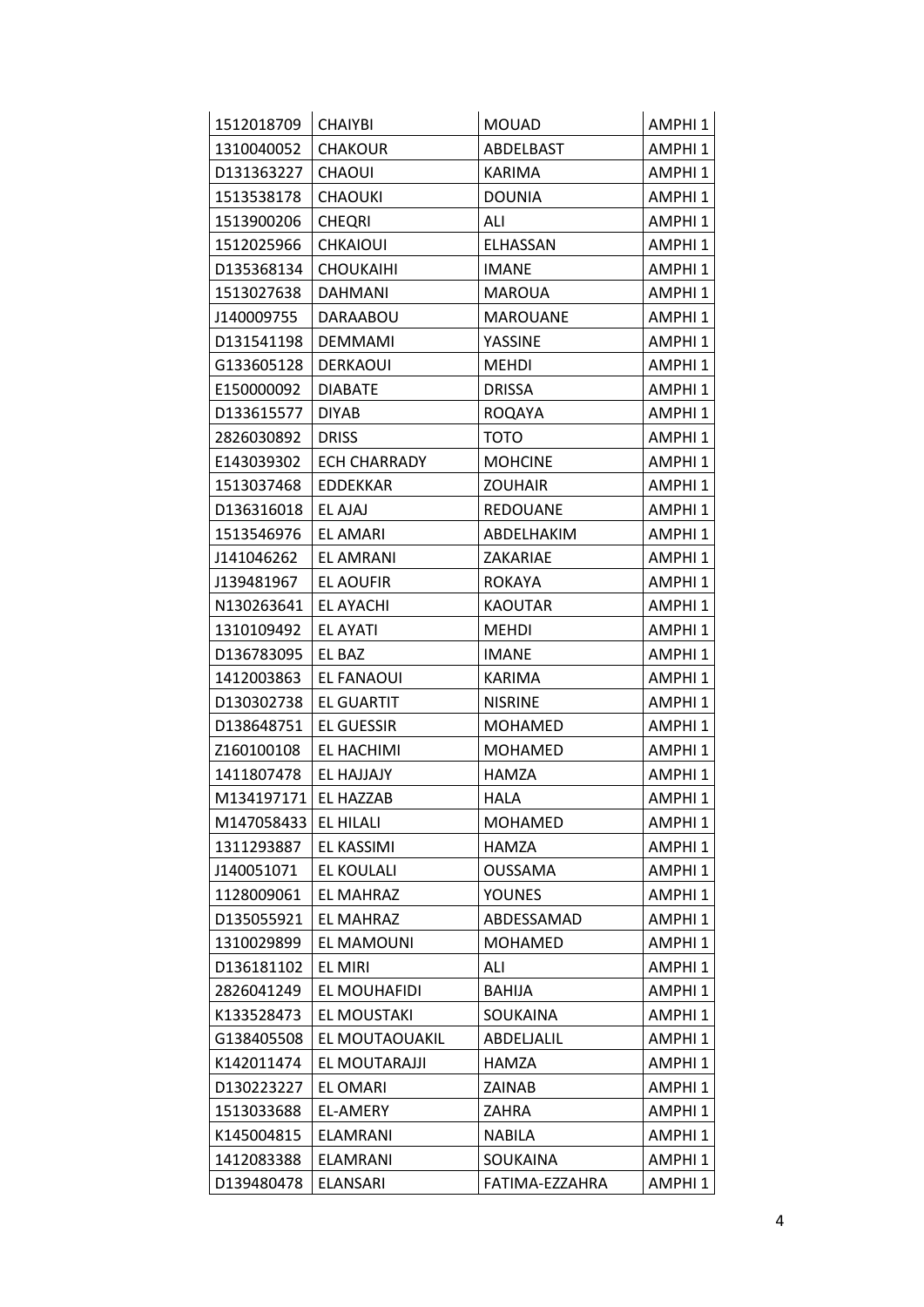| 1412283375 | <b>ELAZZABI</b>    | <b>ISMAIL</b>       | AMPHI <sub>1</sub> |
|------------|--------------------|---------------------|--------------------|
| M136339634 | EL-BEZZAZI         | <b>ASSIA</b>        | AMPHI <sub>1</sub> |
| 1412628775 | <b>ELGZOULI</b>    | <b>SOUHAIL</b>      | AMPHI <sub>1</sub> |
| D112025037 | <b>ELHAMDAOUY</b>  | <b>MOHAMED</b>      | AMPHI <sub>1</sub> |
| D131713103 | <b>ELHAMIDI</b>    | ZAYNAB              | AMPHI 1            |
| N130182181 | <b>ELJANATI</b>    | SAFAE               | AMPHI 1            |
| G137829993 | <b>ELJOUALI</b>    | <b>ZAHIRA</b>       | AMPHI <sub>1</sub> |
| 1513089183 | <b>ELKANTAOUI</b>  | <b>OUMAIMA</b>      | AMPHI <sub>1</sub> |
| J134367813 | <b>ELKARBALI</b>   | NOURELHOUDA         | AMPHI <sub>1</sub> |
| K132202620 | <b>ELKAYAS</b>     | <b>HINED</b>        | AMPHI <sub>1</sub> |
| 1422025906 | EL-MASOUDY         | AHMED               | AMPHI 1            |
| M139428604 | <b>ELMASSOUDI</b>  | <b>NARJISS</b>      | AMPHI <sub>1</sub> |
| 1412016275 | <b>ELMOUDEN</b>    | <b>NADYA</b>        | AMPHI <sub>1</sub> |
| D148024230 | ELOUAAZOUNY        | <b>IKRAM</b>        | AMPHI <sub>1</sub> |
| X000000100 | <b>ENNACHITI</b>   | <b>IKRAM</b>        | AMPHI <sub>1</sub> |
| C133165872 | <b>ENNIFOU</b>     | <b>KHADIJA</b>      | AMPHI <sub>1</sub> |
| G134496480 | <b>ENNOUIDRATE</b> | <b>ISMAIL</b>       | AMPHI <sub>1</sub> |
| D130834938 | <b>ERRAADI</b>     | <b>MUSTAPHA</b>     | AMPHI 1            |
| D132818357 | <b>ERRAGUIG</b>    | HANANE              | AMPHI <sub>1</sub> |
| D136635205 | ERRAHALI           | <b>MOHCINE</b>      | AMPHI 1            |
| 1210036253 | ERRAMI             | <b>MOHAMMED</b>     | AMPHI <sub>1</sub> |
| 2725652512 | ERRATI             | ABDELLAH            | AMPHI 1            |
| K130324327 | <b>ERRIHANI</b>    | <b>BOUCHRA</b>      | AMPHI <sub>1</sub> |
| D136099984 | <b>ESSADAQ</b>     | FATIMA-ZAHRA        | AMPHI <sub>1</sub> |
| G130391053 | <b>ESSAIHI</b>     | OUSSAMA             | AMPHI <sub>1</sub> |
| 1511243163 | <b>ETTAQI</b>      | <b>MOUAD</b>        | AMPHI <sub>1</sub> |
| G134413782 | EZ-ZAOUIA          | AHMED               | AMPHI <sub>1</sub> |
| 1028351119 | <b>FADDOUL</b>     | RAJAA               | AMPHI 1            |
| D138175524 | <b>FADILE</b>      | <b>OUAFA</b>        | AMPHI <sub>1</sub> |
| Z164500401 | FARD               | KARIMA              | AMPHI 1            |
| R135677397 | <b>FARTATE</b>     | <b>BILAL</b>        | AMPHI <sub>1</sub> |
| C136163030 | <b>FATIH</b>       | <b>FATIMA ZAHRA</b> | AMPHI 1            |
| D130262892 | <b>FELLAH</b>      | <b>HOUDA</b>        | AMPHI <sub>1</sub> |
| 1513098126 | <b>FILALI</b>      | FATIMA EZZAHRA      | AMPHI 1            |
| K130078963 | <b>GAMARRO</b>     | <b>IMANE</b>        | AMPHI 1            |
| F130360625 | GARAH              | <b>ASSIA</b>        | AMPHI <sub>1</sub> |
| 1412545102 | GASSOU             | <b>INTISSAR</b>     | AMPHI 1            |
| F131296805 | GHAZI              | FATIMA-EZZAHRA      | AMPHI <sub>1</sub> |
| 1511242728 | <b>GHIOUCH</b>     | HAMZA               | AMPHI 1            |
| D134377434 | <b>GOUIFERDA</b>   | <b>FADOUA</b>       | AMPHI 1            |
| 1513241663 | <b>GOURANI</b>     | HANAA               | AMPHI <sub>1</sub> |
| 1311298723 | <b>GRAINI</b>      | <b>FOUAD</b>        | AMPHI 1            |
| 1412151526 | <b>GUEDHI</b>      | ANASS               | AMPHI <sub>1</sub> |
| L133219163 | <b>HADDI</b>       | <b>AYOUB</b>        | AMPHI 1            |
| D134830605 | <b>HADRI</b>       | <b>OUMAIMA</b>      | AMPHI 1            |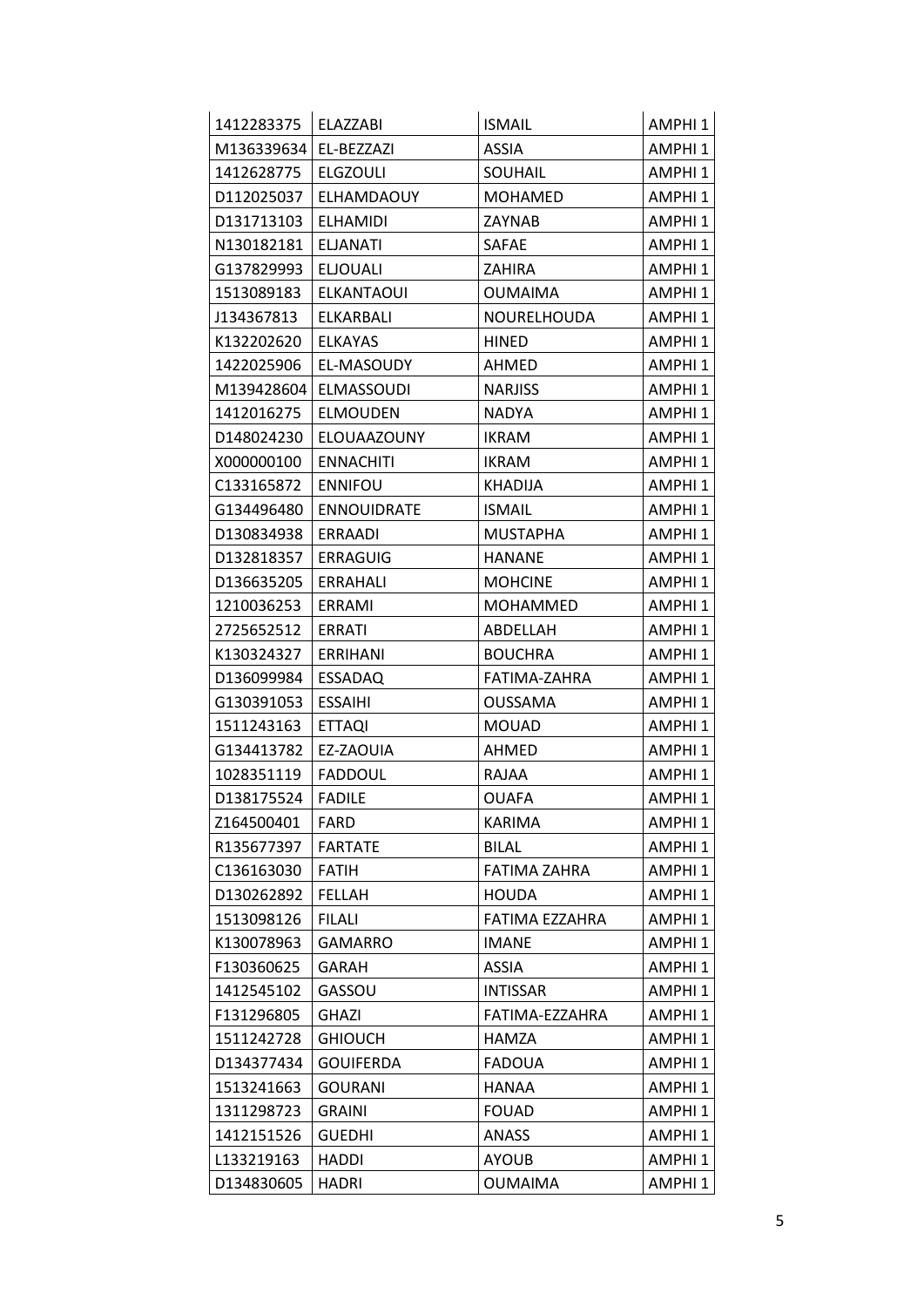| M140020682   HAFFOUD |                    | <b>SAFAE</b>         | AMPHI 1            |
|----------------------|--------------------|----------------------|--------------------|
| E148006271           | <b>HAFID</b>       | <b>MOHAMMED</b>      | AMPHI <sub>1</sub> |
| K131478412           | <b>HAILY</b>       | SOUAD                | AMPHI 1            |
| K130013918           | <b>HAJAR</b>       | <b>KOUAT</b>         | AMPHI 1            |
| 1412902110           | <b>HAJAR</b>       | CHAKIB               | AMPHI <sub>1</sub> |
| J137182519           | HAJJI              | SAMIR                | AMPHI 1            |
| 1129993407           | <b>HAKKI</b>       | <b>HAJAR</b>         | AMPHI <sub>1</sub> |
| 1310007023           | HAMDANI            | RAJA                 | AMPHI 1            |
| J138432303           | HAMDI              | <b>RIHAB</b>         | AMPHI 1            |
| 2725753283           | <b>HAMMA</b>       | <b>BENAMAR</b>       | AMPHI <sub>1</sub> |
| 2199129063           | HAMMADY            | <b>BOUBKER</b>       | AMPHI <sub>1</sub> |
| E139247512           | <b>HAMROUANE</b>   | <b>IBTISSAM</b>      | AMPHI <sub>1</sub> |
| 1412028617           | HAMZA              | <b>ISSAM</b>         | AMPHI 1            |
| G132679096           | HANANE             | ABAL                 | AMPHI <sub>1</sub> |
| 0910120432           | HANKACH            | <b>BRAHIM</b>        | AMPHI 1            |
| G136389082           | <b>HARHOURI</b>    | YASMINE              | AMPHI 1            |
| D139453339           | <b>HARRANDOU</b>   | <b>NOURA</b>         | AMPHI <sub>1</sub> |
| D132713866           | HARRAT             | ASMA                 | AMPHI <sub>1</sub> |
| 2220002248           | HAZIM              | OMAR                 | AMPHI <sub>1</sub> |
| F139368698           | HIBBA              | SOUAADE              | AMPHI <sub>1</sub> |
| G146028396           | HILALI             | CHAIMAA              | AMPHI 1            |
| D134891090           | HIMMAD             | <b>MOHAMED</b>       | <b>AMPHI2</b>      |
| D130306157           | <b>HMAIDOUCH</b>   | <b>SOUKAYNA</b>      | <b>AMPHI2</b>      |
| 1411006802           | <b>HMAITANE</b>    | <b>ISMAIL</b>        | <b>AMPHI2</b>      |
| D567865789           | HOMLO              | HILMI                | AMPHI 2            |
| 1129052932           | <b>HOUARI</b>      | <b>NADIA</b>         | <b>AMPHI2</b>      |
| 1412022654           | HOUJAOUI           | NASSIMA              | AMPHI <sub>2</sub> |
| D134846594           | <b>IBOURKI</b>     | <b>FATIMA</b>        | AMPHI 2            |
| D133181072           | <b>ID BENASSER</b> | <b>AYOUBE</b>        | AMPHI 2            |
| D134846511           | <b>IDELHAJ</b>     | <b>HASNA</b>         | AMPHI 2            |
| D133302706           | <b>IDHAH</b>       | ABDELLAH             | <b>AMPHI2</b>      |
| D138224223           | <b>IDJAIR</b>      | KARIMA               | AMPHI <sub>2</sub> |
| D135099963           | <b>IDKHAROUF</b>   | <b>FADILA</b>        | AMPHI <sub>2</sub> |
| D139739303           | <b>IDLAHAJ</b>     | LATIFA               | <b>AMPHI2</b>      |
| 2624033248           | <b>IDOUDRE</b>     | <b>FADMA</b>         | AMPHI <sub>2</sub> |
| D133483439           | <b>IDRAHOU</b>     | SAMIRA               | <b>AMPHI2</b>      |
| ETR1622217           | <b>IDRISS</b>      | <b>SALEY CHAIBOU</b> | AMPHI <sub>2</sub> |
| 1412554720           | <b>IKBI</b>        | <b>ISSAM</b>         | AMPHI <sub>2</sub> |
| J137519476           | <b>IKOU</b>        | HOUDA                | AMPHI <sub>2</sub> |
| 9795001798           | <b>ILIAS</b>       | EL KHODARI           | AMPHI <sub>2</sub> |
| 0422024372           | <b>ILMEN</b>       | <b>NADIA</b>         | <b>AMPHI2</b>      |
| L132213961           | <b>IMIRAZ</b>      | RADOUAN              | AMPHI <sub>2</sub> |
| N131255692           | <b>IRAQI</b>       | ASMAE                | AMPHI <sub>2</sub> |
| 2927011819           | <b>IRJA</b>        | AMAL                 | AMPHI <sub>2</sub> |
| J134310114           | <b>IROUMEN</b>     | YASSINE              | AMPHI 2            |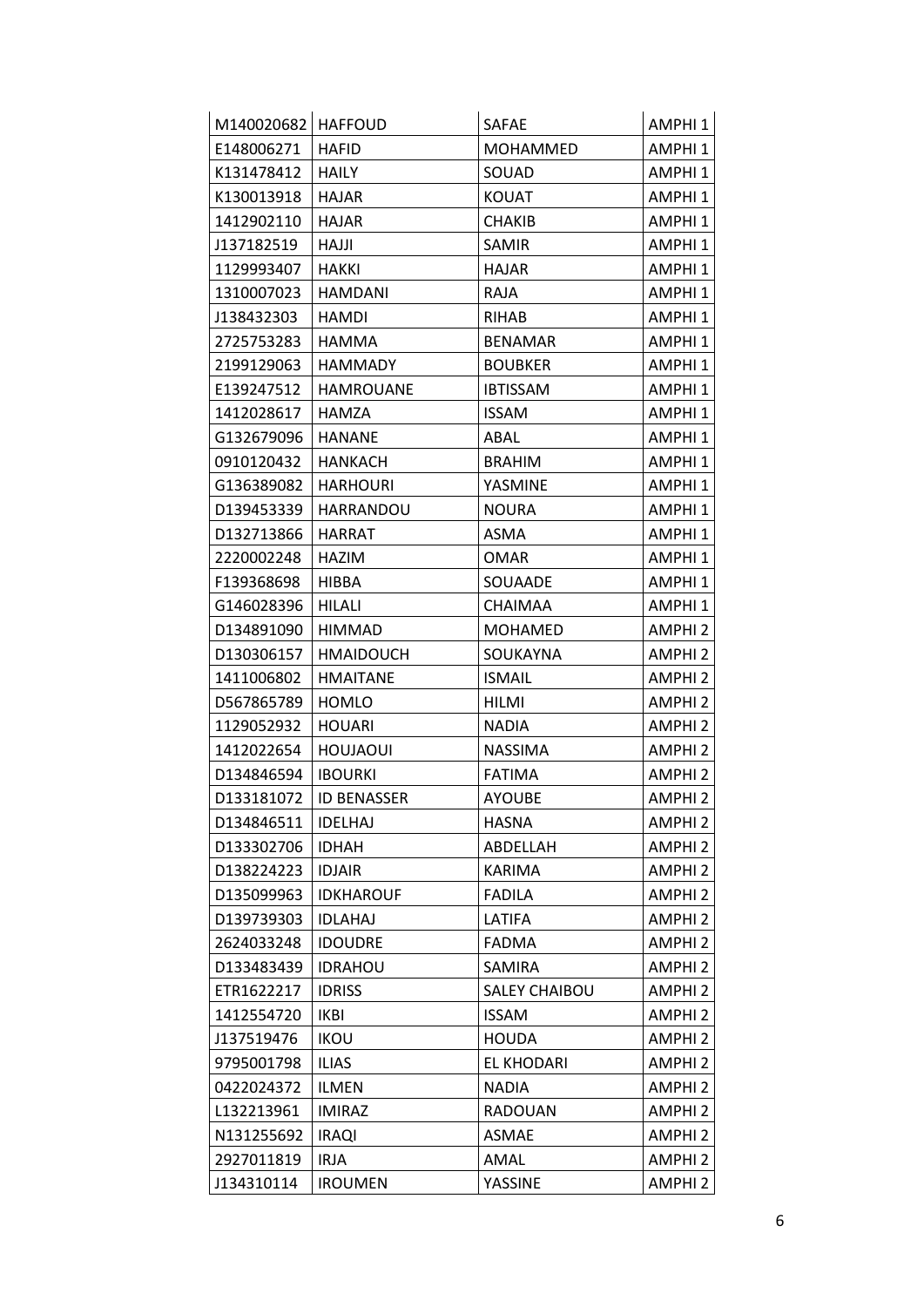| 1414146812 | <b>ITTAQI</b>    | <b>IKRAM</b>    | AMPHI <sub>2</sub> |
|------------|------------------|-----------------|--------------------|
| D134282083 | <b>JABBOUR</b>   | <b>BOUCHRA</b>  | AMPHI <sub>2</sub> |
| J141000078 | <b>JABRANE</b>   | <b>FATIMA</b>   | AMPHI <sub>2</sub> |
| G147016469 | <b>JABRANE</b>   | <b>KHAOULA</b>  | AMPHI <sub>2</sub> |
| K132395161 | JABRI            | <b>IMAD</b>     | AMPHI <sub>2</sub> |
| 1028036970 | JADAL            | <b>HASSAN</b>   | AMPHI <sub>2</sub> |
| 1412024209 | JALLAL           | <b>RIDA</b>     | AMPHI <sub>2</sub> |
| D135376146 | JAMRI            | ZENEB           | AMPHI <sub>2</sub> |
| D131843119 | <b>JARKHMANE</b> | FATIMA-EZZAHRA  | AMPHI <sub>2</sub> |
| G147028398 | JELBABI          | ASMA            | AMPHI <sub>2</sub> |
| 2399044054 | <b>KADOUANI</b>  | <b>MOHAMMED</b> | AMPHI <sub>2</sub> |
| G134643924 | KADRI            | <b>RACHID</b>   | AMPHI <sub>2</sub> |
| K139529183 | KAHIM            | SANAA           | AMPHI <sub>2</sub> |
| 1513339098 | KAMAL            | HIND            | <b>AMPHI2</b>      |
| G135490831 | KARIM            | <b>MUSTAPHA</b> | AMPHI <sub>2</sub> |
| 1311547489 | <b>KARROUMI</b>  | <b>OTHMANE</b>  | AMPHI <sub>2</sub> |
| 1412238198 | KASMI            | <b>KHANSA</b>   | <b>AMPHI2</b>      |
| Z164500268 | <b>KELLAL</b>    | SARA            | AMPHI <sub>2</sub> |
| D132277027 | <b>KHACHOUN</b>  | <b>CHAYMAE</b>  | AMPHI <sub>2</sub> |
| P133504299 | KHACHOUN         | <b>TASNIME</b>  | AMPHI <sub>2</sub> |
| D137368169 | <b>KHALDI</b>    | <b>IKRAM</b>    | AMPHI <sub>2</sub> |
| 1513101422 | KHALIDY          | <b>MEHDI</b>    | AMPHI <sub>2</sub> |
| J140016391 | <b>KHALIL</b>    | <b>BRAHIM</b>   | <b>AMPHI2</b>      |
| G133593918 | KHALKHOULI       | KHAOULA         | <b>AMPHI2</b>      |
| 1329028290 | KHALLAD          | YASSINE         | AMPHI <sub>2</sub> |
| Z165700063 | KHRIBECH         | KHALID          | <b>AMPHI2</b>      |
| 1210526689 | KIHEL            | <b>RACHID</b>   | <b>AMPHI2</b>      |
| D137787783 | <b>KISSAN</b>    | YASSINE         | AMPHI <sub>2</sub> |
| F138302152 | <b>KOLBANE</b>   | <b>DOUNIA</b>   | AMPHI <sub>2</sub> |
| 1210027703 | LAARAJ           | JAMAL           | AMPHI <sub>2</sub> |
| G134234168 | LAARINY          | <b>IQBAL</b>    | <b>AMPHI2</b>      |
| 1513950820 | <b>LABBIHI</b>   | <b>ZAKARIA</b>  | AMPHI <sub>2</sub> |
| 1513037766 | LACHHAB          | <b>SIHAM</b>    | AMPHI <sub>2</sub> |
| D134396599 | LAHBAIRI         | ABDELKHALEK     | <b>AMPHI2</b>      |
| D134756337 | LAHBOUB          | YASSIN          | AMPHI <sub>2</sub> |
| K148029650 | <b>LAHCINI</b>   | <b>BOUCHRA</b>  | AMPHI <sub>2</sub> |
| D144027252 | LAHYANE          | ZAINA           | AMPHI <sub>2</sub> |
| 1027036351 | LAILA            | ABAIDA          | AMPHI <sub>2</sub> |
| M148059120 | LAKABBADI        | <b>YOUNESS</b>  | AMPHI <sub>2</sub> |
| 1311006843 | LAKHAL           | ELGHALYA        | <b>AMPHI2</b>      |
| 1513240841 | LAMDAINI         | <b>NABIL</b>    | AMPHI <sub>2</sub> |
| M133198753 | LAMGHARI         | ABDERRAZAK      | AMPHI <sub>2</sub> |
| 1210005892 | LAMKIES          | EL HOUCAINE     | <b>AMPHI2</b>      |
| R149071258 | LAMKIMEL         | CHAIMAA         | <b>AMPHI2</b>      |
| 1028048369 | LAMSSARBI        | <b>BADRA</b>    | AMPHI <sub>2</sub> |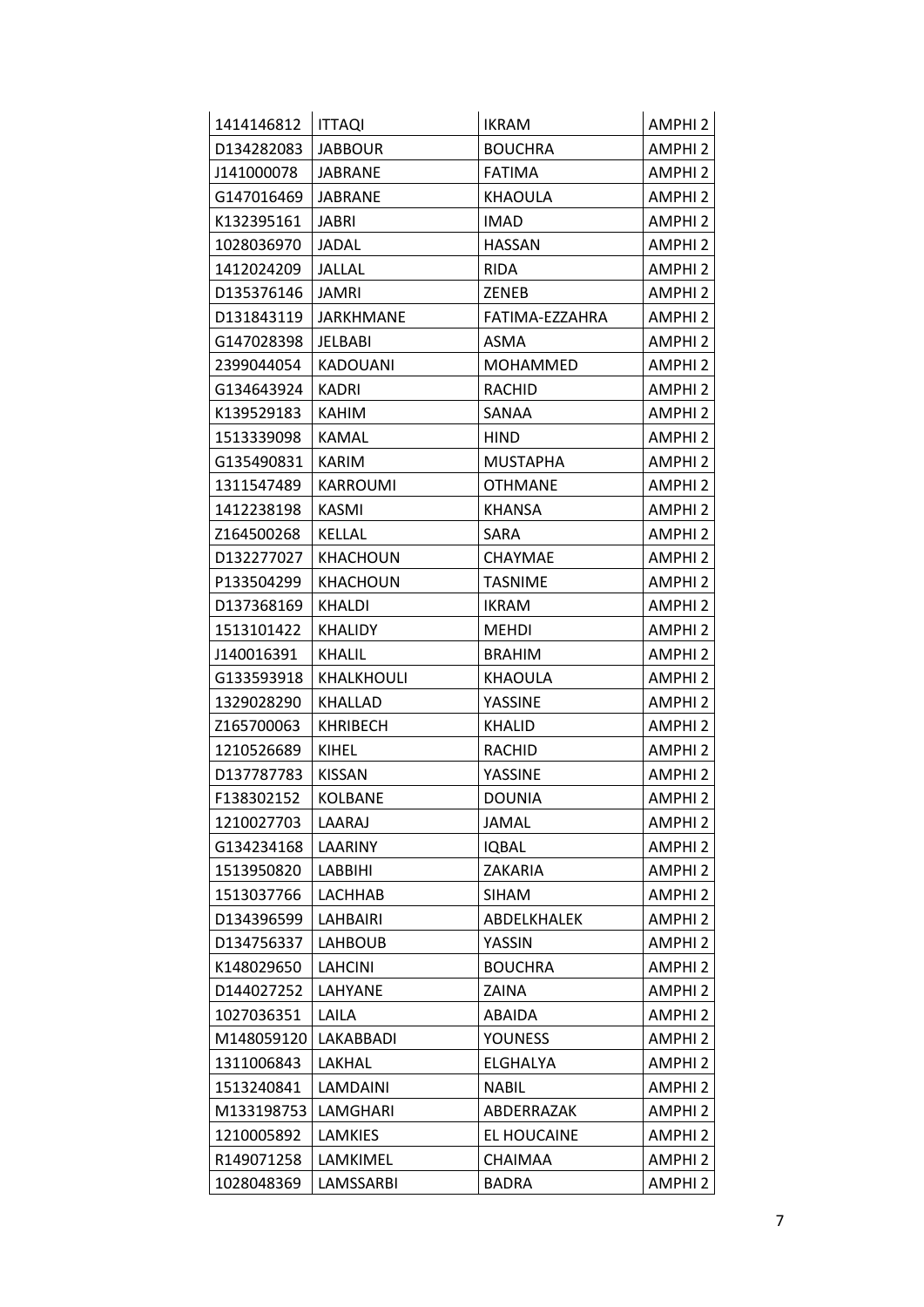| 1210810784 | <b>LEKBIRI</b>       | SOUMAYA                            | AMPHI <sub>2</sub> |
|------------|----------------------|------------------------------------|--------------------|
| 1412318823 | <b>MAALEMI</b>       | TARIK                              | AMPHI <sub>2</sub> |
| R131436489 | <b>MADKOUR</b>       | <b>IBTISSAM</b>                    | AMPHI <sub>2</sub> |
| K134463399 | <b>MAGJARI</b>       | ALAA-EDDINE                        | AMPHI <sub>2</sub> |
| N130342381 | <b>MAKHLOUFI</b>     | <b>IKRAME</b>                      | AMPHI <sub>2</sub> |
| A140000278 | MALLOU               | <b>MERIEM</b>                      | AMPHI <sub>2</sub> |
| D132046461 | <b>MANIA</b>         | <b>OUAFAE</b>                      | <b>AMPHI2</b>      |
| K144029580 | <b>MARHROUB</b>      | SALMA                              | AMPHI <sub>2</sub> |
| 1412040021 | <b>MARIR</b>         | OULAYA                             | AMPHI <sub>2</sub> |
| K148003115 | <b>MAROUANE</b>      | <b>FATIHA</b>                      | AMPHI <sub>2</sub> |
| G130004029 | MAYYAH               | AZIZ                               | AMPHI <sub>2</sub> |
| G132419798 | <b>MAZOUZI</b>       | SOUKAINA                           | <b>AMPHI2</b>      |
| 2727002414 | <b>MEDDAD</b>        | JAMAL                              | AMPHI <sub>2</sub> |
| J147022620 | <b>MHAIDI</b>        | <b>MOUNA</b>                       | AMPHI <sub>2</sub> |
| K134514009 | <b>MOHAMED</b>       | ZAHRAN                             | AMPHI <sub>2</sub> |
| D136292346 | <b>MOHCINE</b>       | <b>MUSTAPHA</b>                    | <b>AMPHI2</b>      |
| 9795957233 | <b>MORO</b>          | <b>HASSAN</b>                      | <b>AMPHI2</b>      |
| R133205750 | <b>MOSLIHINE</b>     | YASMINE                            | AMPHI <sub>2</sub> |
| R144105141 | <b>MOUBARIR</b>      | HAJAR                              | AMPHI <sub>2</sub> |
| 2927019437 | <b>MOUHTARIM</b>     | <b>MOHAMMED</b>                    | AMPHI <sub>2</sub> |
| J141051160 | MOUJAHID             | <b>HAMZA</b>                       | AMPHI <sub>2</sub> |
| K146032131 | MOUJOUD              | <b>IMANE</b>                       | AMPHI <sub>2</sub> |
| 1513241785 | <b>MOUKIB</b>        | <b>OTHMANE</b>                     | AMPHI <sub>2</sub> |
| 1412002849 | <b>MOUNCET</b>       | <b>RACHID</b>                      | AMPHI <sub>2</sub> |
| K140029637 | <b>MOUSTARHAM</b>    | KHALID                             | AMPHI <sub>2</sub> |
| G135636058 | MOUTACALLI           | <b>OUSSAMA</b>                     | AMPHI <sub>2</sub> |
| 1513033633 | <b>MUSTAPHA</b>      | <b>KAZZOU</b>                      | AMPHI <sub>2</sub> |
| D131226234 | <b>NADA</b>          | <b>BOUTARKHA</b>                   | AMPHI <sub>2</sub> |
| ETR1623439 | <b>NADIA</b>         | <b>ISSOUFOU DANGUIDA   AMPHI 2</b> |                    |
| B130066071 | NAFS EL BILAD        | FATIMA EZZAHRAA                    | <b>AMPHI2</b>      |
| 1412286668 | <b>NAHIZ</b>         | SALMA                              | <b>AMPHI2</b>      |
| 1512051411 | <b>NAJIB</b>         | SOUKAINA                           | AMPHI <sub>2</sub> |
| D132730405 | <b>NAOUFI</b>        | <b>MANAL</b>                       | AMPHI <sub>2</sub> |
| 1512385016 | <b>NECHCHATE</b>     | <b>YOUNESS</b>                     | <b>AMPHI2</b>      |
| D134362045 | <b>NIZAR</b>         | JOUANI                             | <b>AMPHI2</b>      |
| K131500791 | <b>NOUHAILA</b>      | KHOUJAOUI                          | <b>AMPHI2</b>      |
| R147019142 | <b>NOUR</b>          | <b>IMANE</b>                       | AMPHI <sub>2</sub> |
| D132787706 | <b>ONASSER</b>       | ABDELHAK                           | AMPHI <sub>2</sub> |
| D133349929 | <b>OUAABI</b>        | <b>MUSTAPHA</b>                    | AMPHI <sub>2</sub> |
| 1210107934 | <b>OUAAZIZ</b>       | ANASS                              | AMPHI <sub>2</sub> |
| 9191012236 | <b>OUABBOU</b>       | AHMED                              | <b>AMPHI2</b>      |
| 1513324905 | <b>OUADDI</b>        | ASMAA                              | AMPHI <sub>2</sub> |
| K137518093 | <b>OUAFIR</b>        | SOUHAIL                            | <b>AMPHI2</b>      |
| C135121412 | <b>OUAISSA</b>       | HAJAR                              | <b>AMPHI2</b>      |
| 1311030272 | <b>OUALI YOUSSEF</b> | <b>HAMID</b>                       | AMPHI <sub>2</sub> |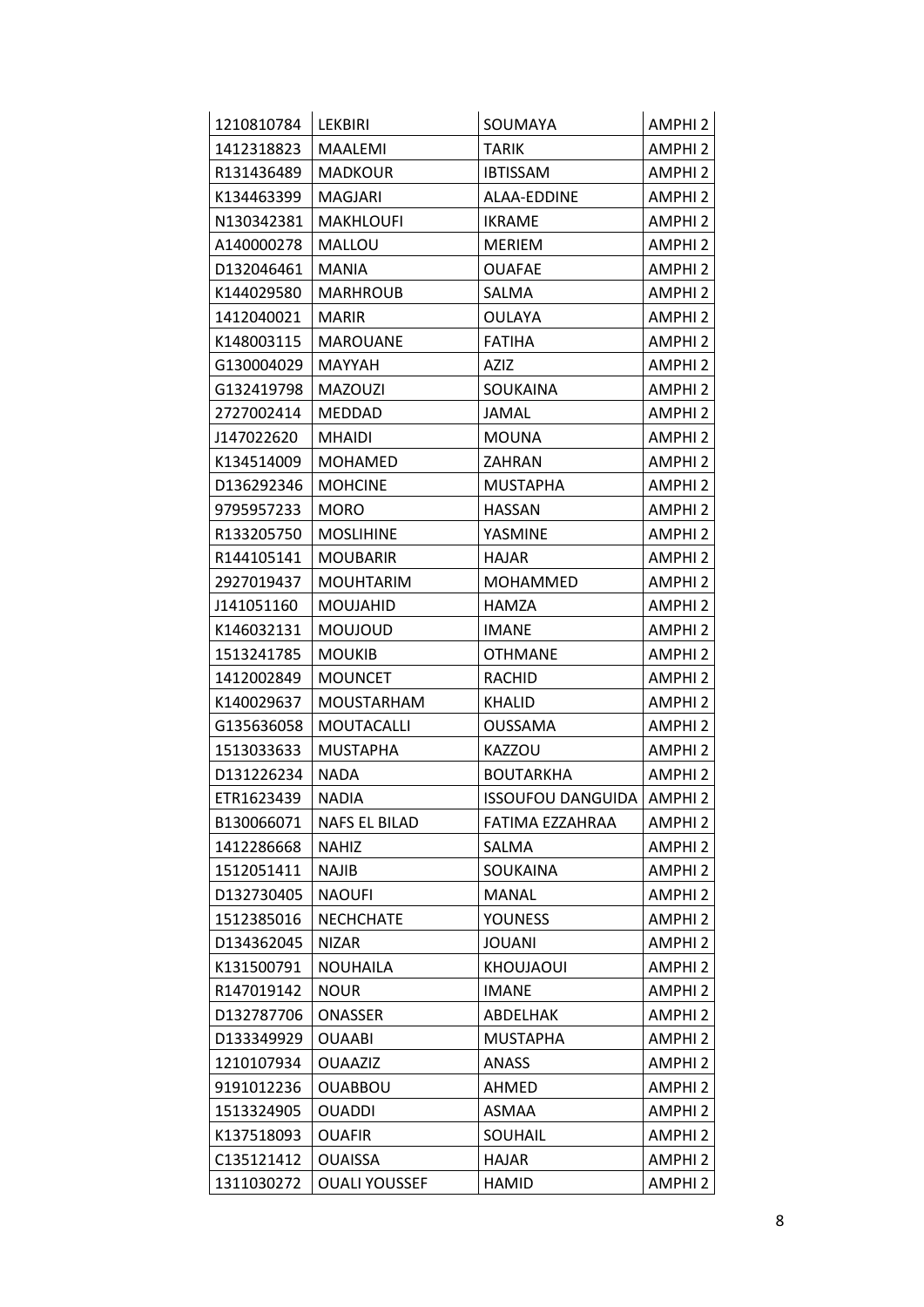| 1311008248 | <b>OUASSOU</b>          | EL HOUSSAINE    | AMPHI <sub>2</sub> |
|------------|-------------------------|-----------------|--------------------|
| D137354535 | <b>OUATIK</b>           | <b>BRAHIM</b>   | AMPHI <sub>2</sub> |
| 1513228957 | <b>OUAZIZE</b>          | <b>WIJDANE</b>  | AMPHI <sub>2</sub> |
| 1412913809 | OUBENAMMOU              | <b>DOUNIA</b>   | AMPHI <sub>2</sub> |
| 1513014157 | <b>OUBOUDAOUD</b>       | <b>IMANE</b>    | AMPHI <sub>2</sub> |
| G134837757 | <b>OUCHRAA</b>          | <b>OUAFA</b>    | <b>AMPHI2</b>      |
| 1210150262 | <b>OUGOUIS</b>          | SOUKAYNA        | <b>AMPHI2</b>      |
| 1513034170 | <b>OUKASSOU</b>         | <b>ELARBI</b>   | AMPHI <sub>2</sub> |
| G138696055 | <b>OULED BEN HAMMAD</b> | MERIEM          | AMPHI <sub>2</sub> |
| C135121392 | <b>OULHAJ</b>           | <b>HALIMA</b>   | AMPHI <sub>2</sub> |
| D140047369 | <b>OUMAIMA</b>          | ABRAIM          | AMPHI <sub>2</sub> |
| 1412006221 | <b>OUMALK</b>           | YAMNA           | <b>AMPHI2</b>      |
| D133854924 | <b>OUMAST</b>           | <b>NACER</b>    | AMPHI <sub>2</sub> |
| 1513032149 | <b>OUMAZALE</b>         | SOUMYA          | <b>AMPHI2</b>      |
| 1513941798 | <b>OUMHA</b>            | <b>BENNACER</b> | AMPHI <sub>2</sub> |
| D136743989 | <b>OUMLKHIR</b>         | SAID            | AMPHI <sub>2</sub> |
| J131360938 | <b>OURAHOU</b>          | MOHAMMED        | <b>AMPHI2</b>      |
| 1513024049 | <b>OURRAIS</b>          | SOMAYYA         | AMPHI <sub>2</sub> |
| 1412000989 | <b>OUTIKNI</b>          | <b>FOUAD</b>    | <b>AMPHI2</b>      |
| D136660794 | <b>OUZGUENI</b>         | <b>KHADIJA</b>  | AMPHI <sub>2</sub> |
| K149015981 | QACHAB                  | <b>FERDAOUS</b> | AMPHI <sub>2</sub> |
| 1412083431 | RAHANI                  | WAIL            | AMPHI <sub>2</sub> |
| D136870417 | RAMI                    | MINA            | AMPHI <sub>2</sub> |
| D134854925 | RAOUDI                  | <b>FATIMA</b>   | <b>AMPHI2</b>      |
| D140018093 | <b>RSMOUKI</b>          | <b>KAOUTAR</b>  | AMPHI <sub>2</sub> |
| G134625813 | SADIQ                   | <b>FADWA</b>    | AMPHI <sub>2</sub> |
| 1513013452 | SAID                    | <b>OUZATTOU</b> | AMPHI <sub>2</sub> |
| G134608937 | SAIFI                   | LAMYA           | AMPHI <sub>2</sub> |
| K131244957 | SAISSI HASSANI          | KHALIL          | <b>AMPHI2</b>      |
| G136510631 | SAJID                   | FATIMA EZZAHRA  | <b>AMPHI2</b>      |
| K133465188 | SALIMI                  | <b>ISMAIL</b>   | <b>AMPHI2</b>      |
| 1513068240 | SAOUD                   | <b>MOHAMMED</b> | <b>AMPHI2</b>      |
| 1210012604 | SAROUF                  | <b>HANANE</b>   | <b>AMPHI2</b>      |
| G136325634 | SEMLALI                 | <b>FATIMA</b>   | AMPHI <sub>2</sub> |
| M135442797 | SERRAJ                  | <b>ISMAIL</b>   | <b>AMPHI2</b>      |
| G138376282 | SOUKAINA                | BENMESSAOUD     | <b>AMPHI2</b>      |
| K135478560 | <b>TABII</b>            | <b>NOUHAILA</b> | AMPHI <sub>2</sub> |
| 1311026852 | <b>TAKI</b>             | <b>BRAHIM</b>   | <b>AMPHI2</b>      |
| G135689094 | <b>TAKOUCHT</b>         | <b>OUSSAMA</b>  | AMPHI <sub>2</sub> |
| D133119444 | <b>TALAININE</b>        | FATIMA EZZAHRA  | AMPHI <sub>2</sub> |
| J130210106 | <b>TALHAOUI</b>         | <b>ACHRAF</b>   | AMPHI <sub>2</sub> |
| 1513245772 | <b>TAMOUSSIT</b>        | SALIM           | <b>AMPHI2</b>      |
| 1411005909 | <b>TAMRI</b>            | <b>MOHAMED</b>  | <b>AMPHI2</b>      |
| D138580585 | <b>TANANI</b>           | JAWAD           | <b>AMPHI2</b>      |
| D133522454 | <b>TARKOUACHE</b>       | MOHAMED         | AMPHI <sub>2</sub> |